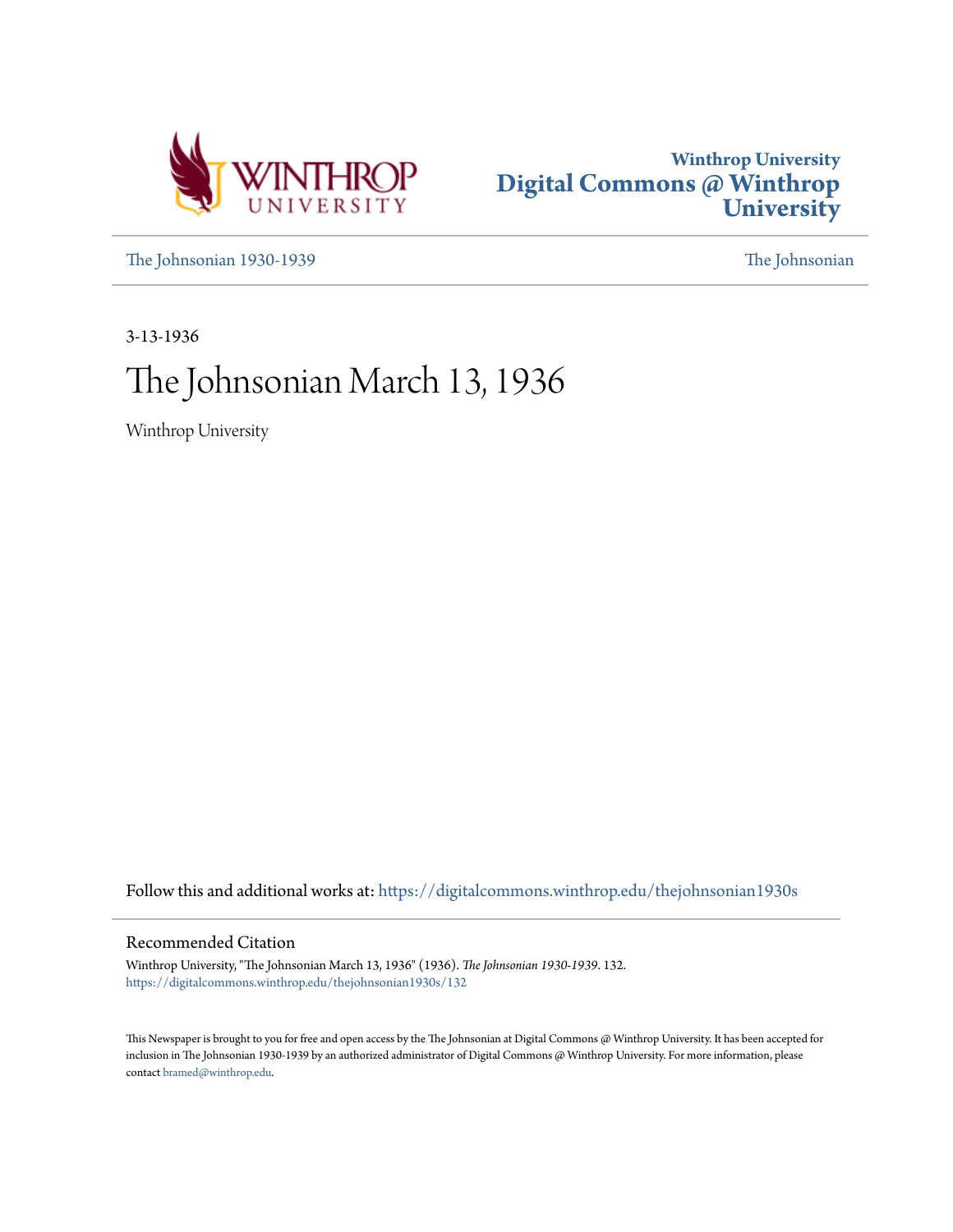## Library The Johnsonian HE OFFICIAL PUBLICATION OF THE STUDENT BODY OF WINTHROP COL ROCK HILL SOUTH CAROLINA, FRIDAY, MARCH 11, 1938 SUBSCRIPTION, SLOP A YEAR.

**WINTHROP SUMMER SCHOOL JUNE 8-JULY** 

## **Monte Carlo Ballet Russe Will Perform Here Tomorrow Night**

### s Dancers Will Pres  $D - D$ ant Review in Main Auditorium

**Service** 

VOL. 13, NO. 28

**COME FROM METROPOLITAN** 

World-Famous Rallet is Nov On Third Tour of the **United States** 

United States<br>
Colonel W. de Basilve Rules<br>
Colonel W. de Basilve Rules<br>
of Monic Carlo will present "The Beaution University"<br>
Fas and the Action Carlo will present "The basil Action Colonel Press are the Basilved Colonel

The Rowsell can be computed to the set of Society PMI, was chosen and the term<br>distance can be class secretary for the rest of the term<br>director of the dining room at Joynes ed. Lina is a neumber of Sigma Keapa<br>film, will



DE SHELTON PHELPS nt of Whithrop College

## **STATE SHORT COURSE HELD HERE JUNE 8-12**

"Child Guidance" Will Be Then of Convention of Home *i*<br>stration Wome **Day** 



e, which will be given Satt

**MAGGINIS ANNOUNCES CONTESTS WILL BE COURSES FOR SUMMER FIELD HERE IN JUNE** 

Work Embracing Sixteen Fields State Spelling Contests to Take To Be Offered in 1936 Place At Winthrop Col-**Summer Session** lege June 17

Dr. W. D. Magnink, director of the A state spelling contest will be held<br>courner achool, has announced the  $6k$ Winking College, Wednesday, June<br>cournes to be offered in the 1806 ser- 17, 1836.<br>The purpose of the contest i

son. Ice ass as a sources.<br>Appreciation the schools in their efforts to the first street and the spell correctly the wand History of Art, and Art as Relat-<br>needed in life.<br>And the Social Studies.<br>County champions from the every pupil to spell correctly the word

and History of Art, and Art as Relation method in me. The mass in the Grame of the books Statesho, Bological margrades which includes five, at and Science in the Elementary School seem and from the high school whether stu

WHITLITITO **P FIGM**<br>
modern papelers, and the original eventual elements and the original element<br>
chysine eventual of Nova and Mattery<br>
man point of view.<br>
The story is the derman of Monta<br>
man point of view.<br>
The story security kindness, and humility,<br>and Marcus dies an a result of



DR. WILLIS D. MAGGINIS

**APRIL 16 IS DATE FOR PARENTS' DAY** Parents of Freshmen, Senie

and Two-Year Commercial Course to Be Guests

NOTICE:<br>The Scular will re-convene in<br>Johnson Hall Music Room, Mon-<br>dey, March 16, at 4:30 o'clock.<br>Mary Sinart Mills,

## on Begins June 8 and Closes on July 31-Laste Eight Weeks NINE HOURS AVAILABLE

Dr. Willis D. Magginis Formulates

**Extensive Summer School Program** 

Sie Weeks Teachers' Certificate Will Be Available Also -Is Co-Educational

Dr. Willis D. Magginis, director of the Winthrop College Smmer School. has announced that the 1936 seasion, open for men and women, will extend open for men and women, will extend<br>from June 8 to July 31. The regular eight-week sension will allow students<br>to carry nine sension will allow students to carry nine sension in any counter<br>in any case for two sensions may credit util as determined by the graph of the strainand by the classes will be of<br>ferred in columns of Winthrop Oslege. Classes will be of<br>ferred in education, and more thanking more more as more in the<br>strainary point in

Statement consideration of the Board Continue, the specific and the second and the specific distance of the source of the specific state of the specific state of the specific state of the specific state of the specific st

 $\begin{tabular}{l|c|c|c|c|c} \hline $\textbf{WDL},$ {\bf SPEAB}$ & $\textbf{AT} $ {\bf VESPERS}$ \\ \hline \textbf{Dr. J. W.} \end{tabular} \begin{tabular}{l@{}}\hline\hline\textbf{X} & \textbf{W} & \textbf{SSEERS} \\ \hline \textbf{John's Methodist cluster} & \textbf{EUL} & \textbf{EUL} \\ \textbf{will speed is 114} & \textbf{Mmin} & \textbf{Mmin} & \textbf{Mmin} \\ \textbf{Mmin, Bundaky night} & \textbf{Mmin} & \textbf{M}, \textbf{a} & \textbf{b$ John's Meti

# **Be Shown At Winthrop Friday**

**EXECUTE SECTION ASSEMATE THE SEAL DESPENSE THE PRESENT PRESENT PRESENT PRESENT IN A SURFAIR IN STATE AND IN A SURFAIR IN STATE AND IN THE PRESENT IN STATE THE SPECTRE PRESENT PRESENT PRESENT PRESENT AND THE PRESENT PRESE** ce, amcient racketeers w that the most flamborant of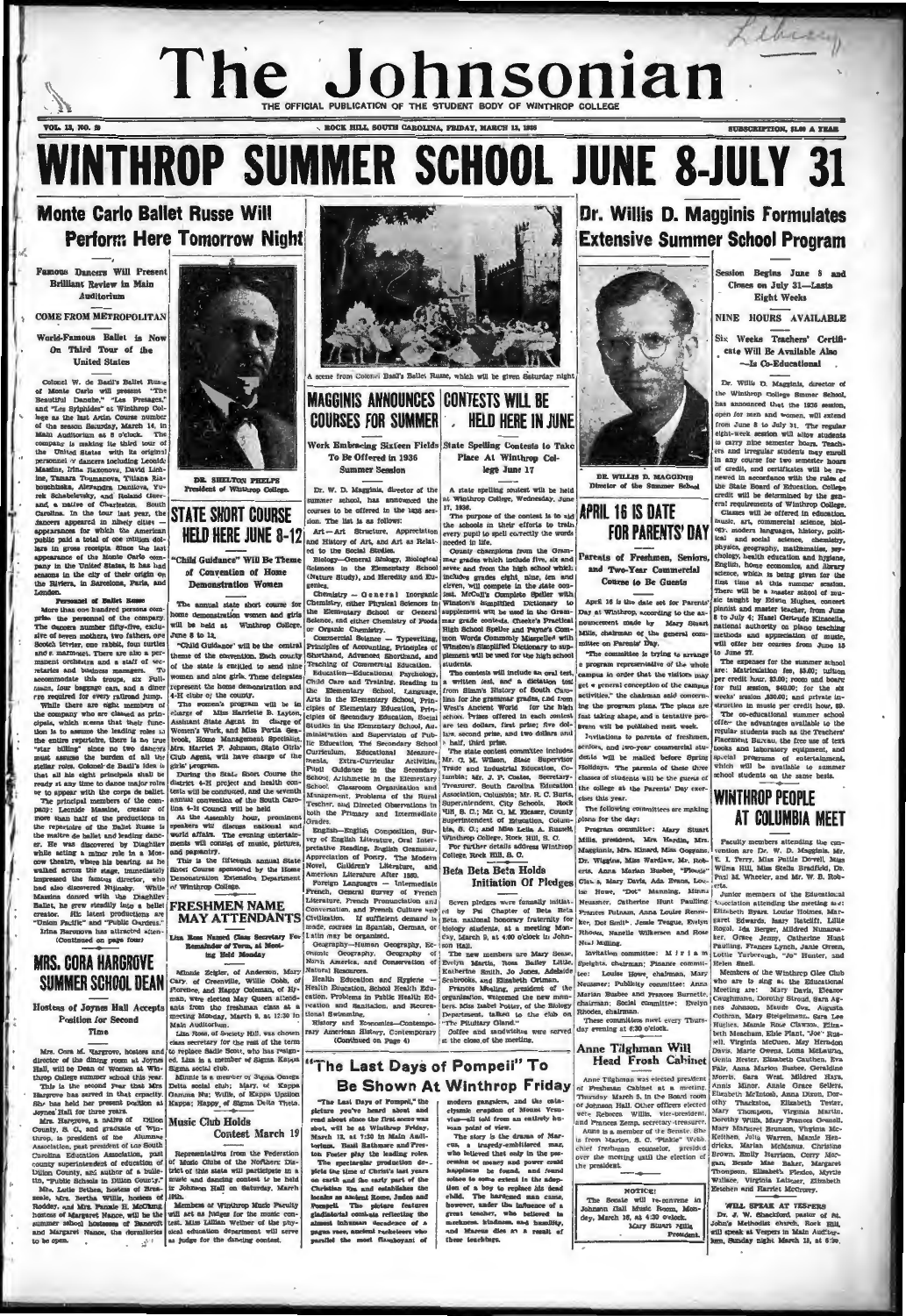| THE JOHNSONIAN<br><b>ISSUED EVERY FRIDAY</b>                                                                                                                                                             | <b>BLUE SPECTATOR</b>                                                                                                                                                                                                                 |  |
|----------------------------------------------------------------------------------------------------------------------------------------------------------------------------------------------------------|---------------------------------------------------------------------------------------------------------------------------------------------------------------------------------------------------------------------------------------|--|
| Paring the Regular Session The Official Organ of the Student Body of<br>Winthrop College, The South Carolina College for Women<br>Advertising Rates on Application                                       | "And he huffed and he puffed and<br>he blew" the delegates inside. That is,<br>Mr. Youngblood did, and it was long<br>after lis nightly coco-cola in the can-<br>teen. (And have you ever seen him                                    |  |
| Entered as second-class matter November 21, 1923, under the Act of March 3.<br>1879, at the postoffice in Rock Hill, S. C.                                                                               | drink his dopes? You really must!)<br>And it seems that not only Mr. Young-                                                                                                                                                           |  |
| <b>INember</b><br>Member of South Carolina Press Association                                                                                                                                             | blood, but two of our very dignified<br>professors were busily cugaged in put-<br>ting our night-owlish delegates in<br>flight top.<br>Have you heard about the two girls<br>who thumbed two rides to town and                        |  |
| <b>EDITORIAL STAFF</b><br><b>BUSINESS STAFF</b>                                                                                                                                                          | while they were deciding which one<br>to take, both cars drove off? They<br>walked.<br>The Speciator saw Miss Mins taking<br>her time the other day. Would you be-<br>lieve 117                                                       |  |
| ------------------------------------Business Manager<br>PATRICIA WISE<br>GWENDOLYN COLEMAN  Assistant Business afanager<br>ELIZABETH KERHULAS  Assistant Business Manager                                | Flash! Lonies Cathon's Herman has<br>written again! This time he signed it.<br>"Her-man," , Catherine Hunt Paul-<br>ing tells u. it's to be about June 16<br>Anne Bendy says ahe's more in love<br>than ever after the week-end. This |  |
| <b>RKPORTERS</b><br>Dot Manning, Annie Rosenblum, Virginia McKeithen, Mary Phillips, Hattie<br>Greene Stewart, Ruth Bethea, Mary Gallman, Lorena Galloway,<br>Jezuie Teague, Jean Moss, Elizabeth Kelley | waxeth interesting. (And she really<br>went to see the deutist. Mrs. Gibson)<br>Chain Wayne V Hills, Chapmaker such a filmen                                                                                                          |  |

FRIDAY, MARCH 11, 1936

### WORD OF WELCOME

We wish to issue an invitation to all of the teachers and future<br>teachers of South Carolina to come to summer school at Winthrop this summer. We are instituting a new and augmented program and we believe that it will be satisfactory and successful.

Summer school will open June 8 and close July 31-an eight weeks' session. Under this new regime, nine hours of credit are available in almost any course that is desired, and the curriculum vanable in annual and to meet popular demands.<br>an be enlarged to meet popular demands.<br>Teachers who wish to ohtain a teacher's certificate in accord-

season of the south Carolina Board of Education are urged to come. They may enroll for a six weeks term only and receive their certificates at the end of that time.

We have made special arrangements for recreation, entertainments, and speakers during our summer session, and we will do everything in our power to make your stay here both pleasant

## THIS EDUCATIONAL SEA

nt evaluations, evolutions, and other form Amongst the c of progress on the make in our educational world, colleges are ed with the issues ed with the issues of the five-day school week, and of "tailor-<br>de" courses of study. Educators, particularly in the northern fac and eastern states, argue that the five-day school week affords a day for the necessary "catching-up," so frequently relegated to week-ends. This gives the student Sundays free—allowing him time to ettend of rch, rest up, read, write letters, etc. This is the ideal state of affairs.

We cannot help wondering, however, how successfully this plan<br>verks. Since the "free" day usually falls either on Saturday or on Monday, we wonder how many students take advantage of this to extend a week-end, or to go on a pleasure stare advance to extend a week-end, or to go on a pleasure spree? It seems to us that unless the free day came in the middle of the week, such privilege would necessarily involve greater severity in the rules What's in a Name?<br>of the colleges-i. e., it would be necessary to permit only a cer-<br>That is the Que tain number of week-ends and days absent for other than legitimate purpo

Nor does this seem the only draw-hack to such a plan-there is set the problem of class schedule with which to wrangle. Holding classes but five days a week would necessitate individual classes meeting three times one week, and twice the next. Holidays and the suspension of classes on various occasions would introduce

still further complications into a necessarily irregular schedule.<br>It is possible that "tailor made" courses of study would solve<br>the problem of the administration of the five-day week. Here we again find our northern and eastern educators holding forth with the argument that college students consume too much valuable time in the pursuit of non-relevant, abstract studies. They maintain that a student, beginning with his freshman year, should be thoroughly grounded in all the rudiments of his chosen vocation. e solons of wisdom overlook the importance of mental dis-<br>le, and of a broadc\_ed education, along with the fact that These solo cipl few freshman students really know in which field they want to specialize. Just as men famous in medical circles hold that every dector should have at least one year of general practice before<br>beginning to specialize, so we hold that every student should have

| goctor should have at least one year of general practice before<br>beginning to specialize, so we hold that every student should have<br>at least one year of general studies before he begins to specialize.<br>Specialization and the five-day week are fine for the mature<br>student who uses both with discretion. That is why these two<br>movements should be restricted to graduate students and not al-<br>lowed amongst undergraduates. Perhaps the large number of<br>graduate universities in the northern and eastern states has<br>something to do with the widespread adoption of these ayatems<br>-there. At any rate, we, the conservative Southerners, prefer to<br>sit back and watch for results befora we, too, wander further out<br>into this sea of education. | "bright." Lazira is a "symbol of vic-<br>tory."<br>Bernice means "bringer of victory."<br>Mildred means "mild or gentle coun-<br>selor," while Edith is a "rich gift" or<br>"prospering and happy." Alonzo means<br>"ready for battle." "The dove" is the<br>Latin for Malcolm, Bentamin comes<br>from the Hebrew meaning "son of the<br>right band" signifying "furtunate."<br>Really American Is the interpretation<br>of the name Frank which comes from<br>Prancis and means "free," Fred is a<br>"peace-ruler." Vera la "true." Hele- is<br>"light." Jessie is "rich." Katherine is |                                                                                                                                                                                                                                                                                                                                                                                                                                                                                                                                                                                                                                                                                                                                                            |
|----------------------------------------------------------------------------------------------------------------------------------------------------------------------------------------------------------------------------------------------------------------------------------------------------------------------------------------------------------------------------------------------------------------------------------------------------------------------------------------------------------------------------------------------------------------------------------------------------------------------------------------------------------------------------------------------------------------------------------------------------------------------------------------|------------------------------------------------------------------------------------------------------------------------------------------------------------------------------------------------------------------------------------------------------------------------------------------------------------------------------------------------------------------------------------------------------------------------------------------------------------------------------------------------------------------------------------------------------------------------------------------|------------------------------------------------------------------------------------------------------------------------------------------------------------------------------------------------------------------------------------------------------------------------------------------------------------------------------------------------------------------------------------------------------------------------------------------------------------------------------------------------------------------------------------------------------------------------------------------------------------------------------------------------------------------------------------------------------------------------------------------------------------|
| Date Strike Declared<br>at Yankton College guage:<br>When the faculty of Yankton col-<br>lace, South Dakota, issued an ultima-<br>tum prohibiting men from visiting the<br>women's dormitories for dates except<br>on week-ends and Wednesdays, the<br>men promotly showed their displeas-<br>ure by going on a "date strike." They<br>established pubsis quisid; the dormi-<br>tory and threatuned to use paddles on<br>anyons who even looked like a strike-<br>braker.<br>Ho comes.<br>Man'is but a worm.<br>sedesso about a bit, then some han<br>nelli Allen .- Tilled,                                                                                                                                                                                                           | These were voted tops as the three<br>sweetest words in the English lan-<br>1. I love you.<br>2. Dinner 4 served.<br>3. Keep the change.<br>4. All is forgiven.<br>5. Sleep 'till noon.<br>6. No test today.<br>7.<br>Here's that five.<br>Anu the saddest are: -<br>1. This way out.<br>2. External use only.<br>3. Buy me one.<br>4. Out of same.<br>5. Duas not paid.<br>6. Punds not sufficient.<br>7. Rest in peace.<br>-- Wisconsin Roar via Emory Wheel Tar Heel.                                                                                                                 | "pure." Ethal is "Noble" while Edna is<br>"niezaure or delight." As for Ruth, she<br>is a friend or a beauty. Archie is "sa-<br>cred and bold," but Sarah is the "prin-<br>cess," George is "a farmer or husband-<br>man," Nettie is "neat, well-shaped, and<br>tidy," Poor Calvin is "bald." Good old<br>Enily is "industrious." Beware! Martde<br>is "mighty in battle." So we parter<br>Martha who is a "lady."<br>A reporter for the Buffalo Bee, af-<br>ter being chasitsed for canitting the<br>names of persons concerned in his ar-<br>ticle, submitted this copy: "The roosnt<br>cold wave sweeping the country caused<br>the freezing to death of Feathergill Q.<br>Jones' three cows, their names being<br>Myrtle, Bossie, and Penclope."-Daily |

THE JOHNSONIAN



ting our mean-work.<br>
Histo post and the two girls is the post and the two property when it will be with the winds that it will be the post of the state of states in the state of the state of the state of the state of the s while they were deteining which associate the state of the state of the labor. Some the disting two state in the disting towar, But, no, it is not the mixed, but the other day. We also the state in the other day. We also



We were interested, as well as<br>pleased, to see the following editorials<br>in the March 8 issue of the Mississippi

someonial and between a met was a method with the second in the content of the second and when the second and when the second of the second and with the second and when the second of the second and when the second and whe

However excellent may have been<br>the programs, the real success of the<br>convention lay in the true hospitality<br>and friendship extended the delegates<br>by those fifteen hundred Winthrop College girls.<br>I don't believe that I have ever

I don't nearer into a series that a may be<br>recome was evidented than a twin-<br>through through the bulking of the Minister of the Minister of the public<br>delegation wish to publicly proclaim<br>out graditude to those girls who w

 $\begin{tabular}{l|c|c|} \hline & \multicolumn{3}{c}{\textbf{Fridy II}} \\ \hline \multicolumn{3}{c}{\textbf{Fridy II}} \\ \hline \multicolumn{3}{c}{\textbf{Wblt r cosal and curl}} \\ \hline \multicolumn{3}{c}{\textbf{Wblt r cosal and curl}} \\ \hline \multicolumn{3}{c}{\textbf{whlw b cosal } curl} \\ \hline \multicolumn{3}{c}{\textbf{Wblt r cels small curl}} \\ \hline \multicolumn{3}{c}{\textbf{Wbl r cels small curl}} \\ \hline \multicolumn{3}{c}{\textbf{Wbl r cels small curl}} \\ \hline \multicolumn{$ 

Open and Shut<br>It was in anatomy class. The junior<br>who hated girls was reciting, pointing out the ins n chi stics of a skull "It is a well-shaped skull," he said. This we "Woman!" said the instruc

or. "Just how do you know that this is a worn an's skull?" "The mouth is open," said the junior --- The Indian.

 $A$  negro was endeavoring to make other to a friend just what constitutes<br>oratory. The minimization of the calor of the state of the state of<br>except and the state of the state of the state of the state of the<br>point of the

Figure 11 and 10 and 10 and 10 and 10 and 10 and 10 and 10 and 10 and 10 and 10 and 10 and 10 and 10 and 10 and 10 and 10 and 10 and 10 and 10 and 10 and 10 and 10 and 10 and 10 and 10 and 10 and 10 and 10 and 10 and 10 an The man who'd try to take advanture of a young girl's innocence use



are Styles that will be

sare to pla

A VICTOR

WORKMAN-GREEN

MUSIC STORE

**Pa** Lat at <sub>Sa</sub>

Nets - Prints - Tailored Evening Modes **Taffetas - Evening Wraps and Accessories** 

## "Teachers' Bank"

Hundreds of South Carolina teachers and teachers in other States hailing from South Carolina transact their<br>hanking husiness with the Peoples National Bank of Rock Hill, A large number transact their business with this financial stronghold hy mail and find it just as convenient as in person.

This institution enjoys the distinction of heing the largest bank in the Fifth Congressional District of South Carolina and amoug the largest in the State. The management of this bank since its establishment, more than 30 years ago, has stood behind every movement for the advancement of education in South Carolina from the pubvalue and the other higher institutions<br>of learning. We are interested in the welfare of the loyal<br>teachers of our South Carolina schools and colleges.

concerns on about contour scross and one<br>proximately Four Millon Dollars, its affiliation with the world's<br>largest banking system, the Federal Reserve, and its control and<br>needtons in the large money centers, place it in p public.

In addition to the advantages above mentioned, this institution is a member of the Federal Deposit insurance.<br>Corporation which means that your deposit in this bank in the Checking Department or in the Savings Department up to \$5000 is insured 100%. Our Savings Department enjoys the patronage of a large number of teachers. Deposits in this Department not only have the advantage of insurance protection hut it pays interest computed semi-annually.

The Trust Department of this bank advises with investors and its facilities are used for the investment of accumulated savings in high grade securities yielding a larger return than savings.

We invite the business of school teachers with the assurance that their business in person or by mail will have safe, caroful and prompt attention and the benefit of more than 30 years of successful hanking experience.



That is the Question

What's in a name? The name's the

thing We were in the library just<br>messing the other day and came across<br>the most fascinating book. Winthrop

Uning We were in the library just<br> $\gamma$  increasing the other day and cannot measure in<br>measure of the model facebook of the smaller point. With<br>the point of the set of the set of the set of the set of the set of<br>the set of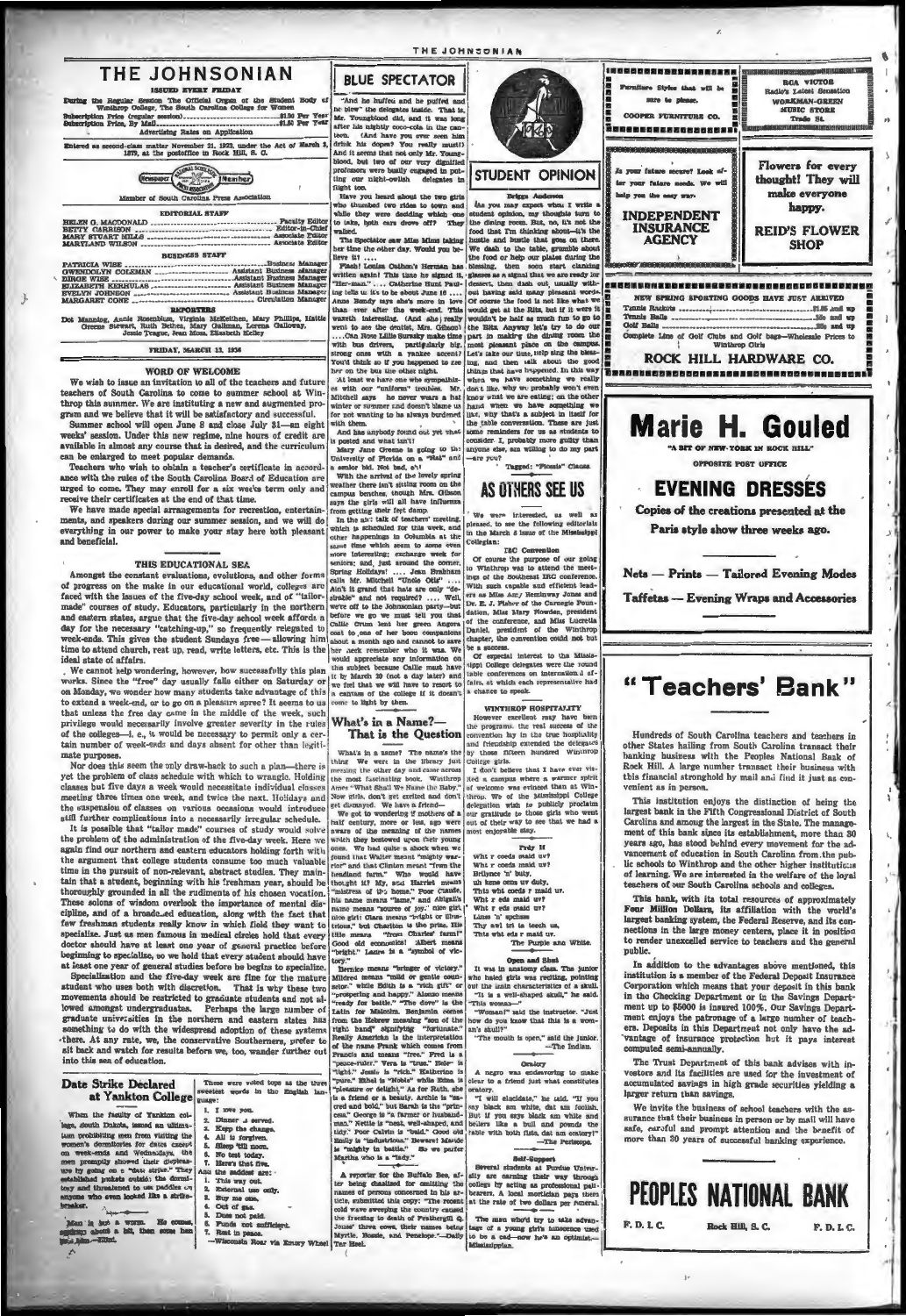## **CLASSES BATTLE IN BASKETBALL TOURNEY**

dors and Juniors Play For Cleampionship Tuesday Afternoon

The **1** sketball tou Friday, March 6, at 4 o'clock in the gym with the Seniors defeating the Sophomores, 38-26, and the Junior overwhelming the Pre shmer, 35-10 overwheiming the Freshman, 33-10.<br>These games were fast and furious.<br>Beantiful ahots were made from all ages of the court; while the pass<br>work of each of the teams was expected<br>panel work of each of the teams was expected<br> Ŧ. Tans:

Scolars **F.** Alice Kneece<br>F. Janie Greene F. Sis West G. Florence Dargen ā. eanne H Sophomore<br>Bophomore<br>F. Margie McMeekan F. Mariorie Mitchell

G. Julia Thomas G. Lavinia Griffin G. M. E. Martin bstitutes: Dickie Brown on McDhaws

Juniors P. Katle Coker P. Jessie Teague<br>P. Nell Jackson<br>G. Mary Seare G. Dog **Yonon** 

G. Doney Tongo<br>Proshes<br>P. Kinery Brans<br>P. Frances Legare

- F. Frances Lege<br>F. Inex Kelly<br>G. Ida Hawka<br>G. Mary Green
- G. Mary Gre<br>O. Henderson

O. Mary Oreens<br>
O. Renderson<br>
C. Renderson<br>
C. Renderson<br>
C. Renderson<br>
The Seniors and Junkar, Haynet-<br>
The Seniors and Junkar<br>
renderson, March 3. at 4 orbick. The<br>
Seniors in the Presimen, 47-58, The<br>
Seniors is distrib the fir

P. Alles Encoce<br>
P. Jales Greens<br>
P. Sin West<br>
C. Florence Dargan<br>
G. Rosanne Howard<br>
G. Rosanne Howard<br>
Substitute: Des Mann<br>
Substitute: Presham<br>
Tagged Substitute: Presham<br>
Tagged

Freshmann<br>F. Floasie Chause<br>F. Kinney Brans<br>C. Lib Fowler<br>G. Lib Fowler<br>G. Haynesworth Pende

O. Haynesworth Pends<br>G. M. L. Greene<br>Subsiliute: Ida Hawks

 $\begin{tabular}{ll} & new. if a. E\\ \hline P. Raita: Ooker\\ P. Jostde Teague\\ P. Nell: Jaestoon\\ O. Dcatier Yanoo\\ O. Roalsle Mathig\\ Substitute:  $V-\\ \hline \end{tabular}$$ 

O. Rosalie Mathis<br>Substitute: Vance May<br>Bephemore<br>F. Margie Makeelan<br>F. Marjovie Mitchell<br>F. Marjovie Mitchell

**Junior Forum Gives** 

**Party For Juniors** 

Members of the Junior Class were

tring the evening punch was serv

**Average University** 

F. Marjovie Mitchel<br>G. Julia Thomas<br>G. Levenia Griffi<br>G. M. E. Martin la Gelffin

the So

Ali E'ecirical Applis newest makes.

**BROWNE ELECTRIC CO. INSUSIAIRA PERSONALISM** 

he spring, our thoughts turn to thoughte of delicious sandwishes and drinks Step by on your way to town!

**ADAM'S LUNCH STAND** 

Elder's Stores

Anything you want to eat.

We have it

**WE DELIVER** 



A spray of thoughtfulness with every kind of flower from **KIMBALL'S FLOWER HOUSE** 



JOHNSON HATL-Student Building

Just cancely two weeks from yester-<br>toy of seles from yester-<br>day you'll have the glorious opportunity of seles and youth the glorious control<br>from the strength of the strength of the strength of the strength of<br>the stren Just exactly two weeks from yest

sleeves.<br>The choruses profess to have develop-<br>cd both centimonophobia—fear of hav-<br>ing a hundred hands, and debrachiolo-<br>phobia—fear for lack of a small, deli-

 $\begin{tabular}{|c|c|c|c|c|} \hline \textbf{O}, & \textbf{Lwrenia Getiffia}\\ \hline \textbf{O}, & \textbf{Mwrenia Getiffia}\\ \hline \textbf{S, cib. K. M. m. (a) } & \textbf{Cib. K. M. (b)} \\ \hline \textbf{S, cib. K. M. (c)} & \textbf{S, cib. K. (c)} \\ \hline \textbf{S, cib. K. (d)} & \textbf{S, cib. K. (e)} \\ \hline \textbf{S, cib. K. (e)} & \textbf{S, cib. K. (f)} \\ \hline \textbf{S, cib. K. (f)}$ 

waiting, the directress of this manifold<br>production proffers the suggestion that<br>there and<br>international compares of the state of not have our automobility are surrently remained in the state of not have the first to leave.<br>
I say that the first to leave.

Use of Slang Phrases

es of the hour-"Oh, yenh?" and "He can take it"-were lauded by Robert Cordon Anderson, author and news-

tures, and the the show, in John-<br>which years, and the the show, in John-<br>which years, present of the Pattnian<br>metric which the state of the selection of received the patter and the<br>derivative pattern of the sign and the s

of ceremonies.<br>
A chorus, consisting of Jessie Tea-<br>
gue, Saip Geiger, Sis Jones, Sara Jen-<br>
nings, Dee Bryan, and Mary Wright<br>
tap danced.

**Drinking Reporter Gums** Up a Psych Experiment

Prof. Very Busy Man

Women's Council To **Study County Affairs** 

The Women's Council for Common lood will holds its semmer institute at Winthrop College on July 9, 10, and 11. Mrs. C. Fred Laurence of R

and T :hers, Business and Professional Women's Clubs, Winthrop Alummetal women's Clubs, Winthrop and Science Association, Parm Women's (cl), American Association of Univ ra's Coun ersity ciation.



## "INVEST IN ROCK HILL"

Citizens of South Carolina who contemplate moving to Rock Hill for the purpose of educating their daughters at Winthrop are invited to correspond with this Company.<br>It will be a privilege to locate them in desirable neighborhoods. This company does not operate a rental agency<br>but its experience of many years possesses it with know-<br>ledge of every section of this growing city of Rock Hill.

The Peoples Trust operates a Real Estate Department The prospective buyers and sellers of Rock Hill property.<br>We have several desirable locations in close proximity to Winthrop College, and Winthrop Training Sch<sup>1</sup>.

If you contemplate moving to Rock Hill for the educato a fluctual point of your daughters at Winthrop and your chichren at<br>the other splendid schools of this City, we invite correspondence, or better still, come to Rock Hill for a personal pontro...<br>interview.

You will not lose any money by investing in Rock Hill<br>Real Estate, whether or not you reside in this growing City.

**PEOPLES TRUST COMPANY** 

ROCK HILL, S. C.

Real Estate and All Kinds of Good Insurance.



entertained by the Junior Forum Sat-<br>
Robert Anderson Lauds<br>
area whether the show, in John-<br>
I Iso of Slame Phone:

New York (ACP).-Two slang ph

can large through the acceleration of the second and the properties of the second and the mean of the second of the second of the second of the second of the second of the property of the second of the second of the secon

**AVERT EVERY BURBY METH.** Here York — we choose a properties of the second to being a large in-time collection of the large factoristic (ACP)—instead of being a large in-time of the distance factoristic field control what

# **Forecasting the Follies**

a president of this organization.<br>The council is composed of representatives from the following state-<br>wide organizations: Federation of<br>Women's Clubs, Congress of Parents

Patronise Our Advertisers

ek Hill

nation.<br>The group will make a study<br>county affairs at the meeting county